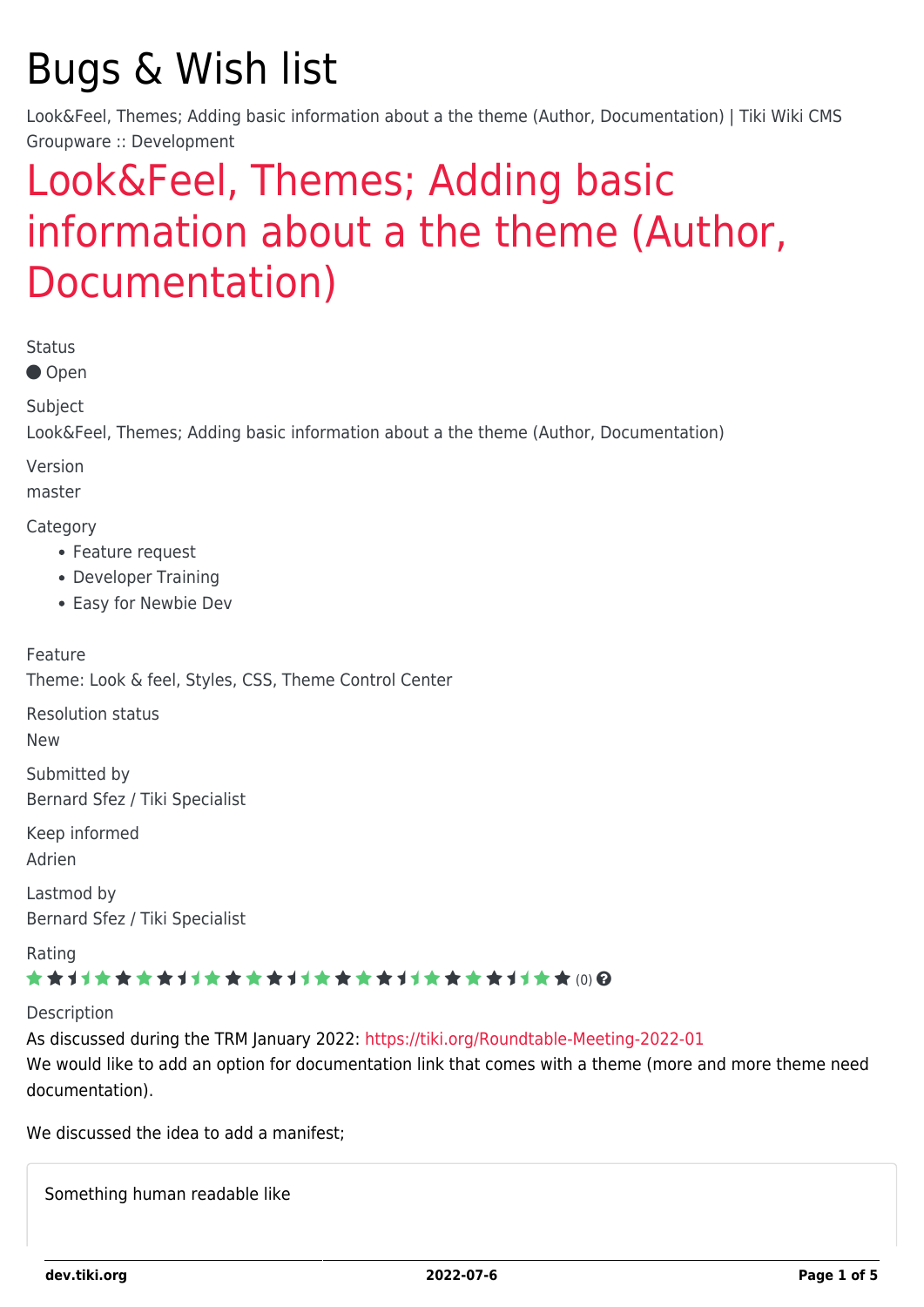author: blabla documentation: [https://bla](#page--1-0) This can be edited by hand by a non coding themes author I'd say plain text but yaml is also OK. Importance 5 Easy to solve? 7 Priority 35 Demonstrate Bug (Tiki 19+) Please demonstrate your bug on show2.tikiwiki.org Version: trunk ▼ [Create show2.tikiwiki.org instance](#page--1-0) Ticket ID 8037 Created Sunday 23 January, 2022 17:02:32 GMT-0000 by Bernard Sfez / Tiki Specialist LastModif

## **Comments**

Sunday 23 January, 2022 17:02:32 GMT-0000



### Gary Cunningham-Lee 21 Feb 22 06:02 GMT-0000

As I recall, the idea was to display the theme information on tikiadmin.php?page=look#contentadmin\_look-1 (the "Theme" tab of the Look & Feel admin page) under the the theme thumbnail image. There is space available there with the thumbnail image in a col-md-4 column with no content beneath it now. Presumably this new theme information would refresh when the theme selector displays a new theme name and image.

I'm not sure if there was a firm consensus on what the information would be exactly. For themes in the Tiki package, it would probably be a link to a theme configuration docs page and/or demo page on themes.tiki.org. "Author" in this case would probably be something like "Tiki dev team" since these are, or become after initial commit, collaborative efforts.

Aftermarket themes would indicate author name and website and a link to installation documentation probably.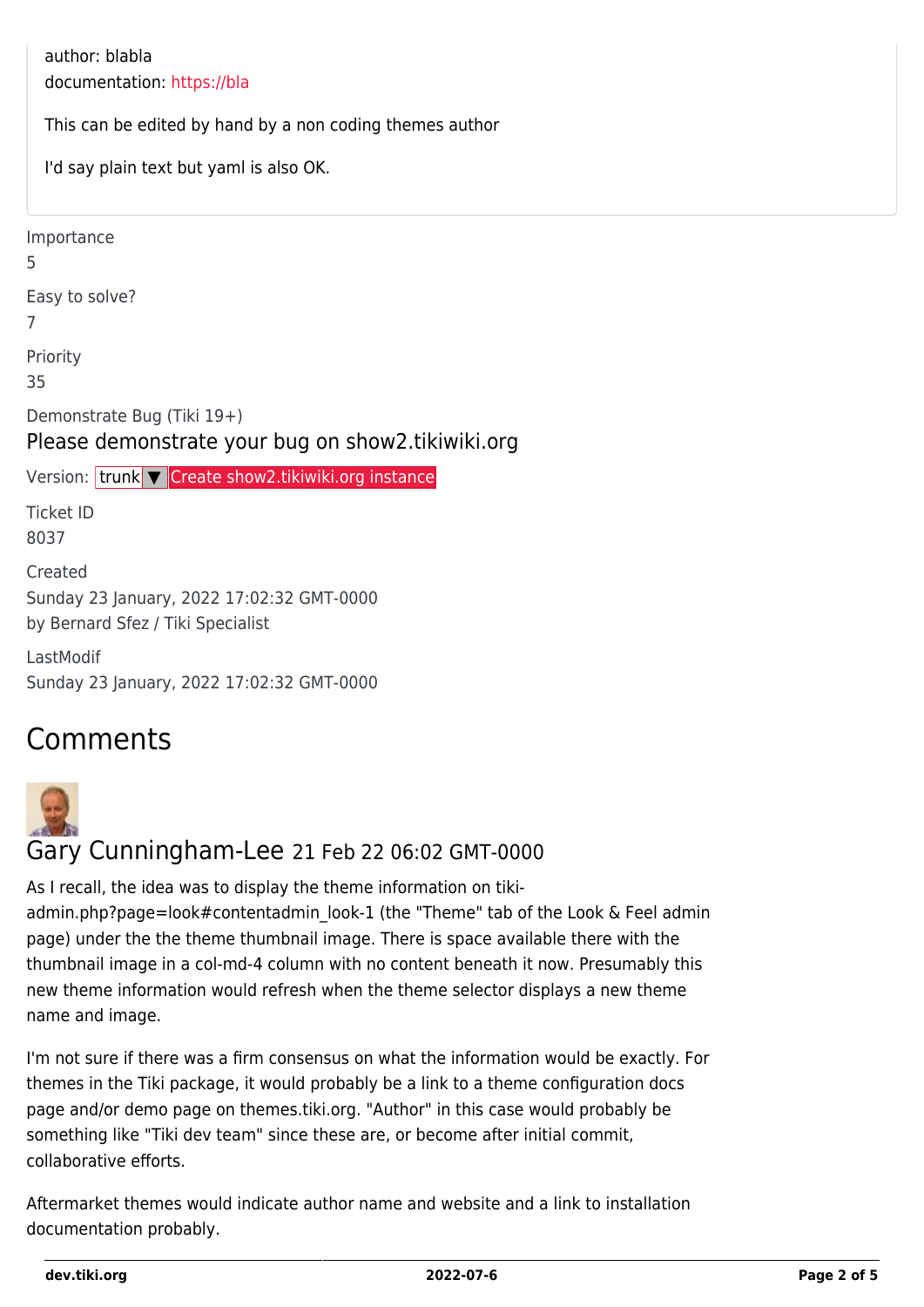The recent idea about theme "class" or "score" (on accessibility checklist), etc. and tags/categories like "retro", "business", "low-contrast", etc. would also be a natural fit for this information display.

I suppose the information would be in a file in the theme's directory, similar to a readme.md or readme.txt.



## [Bernard Sfez / Tiki Specialist](https://dev.tiki.org/user11581) 27 Feb 22 06:44 GMT-0000

#### $C$

For themes in the Tiki package, it would probably be a link to a theme configuration docs page and/or demo page on themes.tiki.org. "Author" in this case would probably be something like "Tiki dev team" since these are, or become after initial commit, collaborative efforts.

#### Agree

#### $66$

the information would be in a file in the theme's directory, similar to a readme.md or readme.txt.

Yes.

We allow a "readme.\*" file to be added in the directory themes/mytheme/

A link to this document should be added under the "theme thumbnail"; "Click here to see the documentation for this theme (may contain information to set it properly)" (@chibaguy rewording I guess ;-) )

Done this way it will be very standard but may be it is not really encouraging people to create themes.

Gary Cunningham-Lee; Do you think we should display additional information ?

IE: The first line of the document could be the Author and little information (creation date, last edition, ?).



Gary Cunningham-Lee 27 Feb 22 13:09 GMT-0000

 $66$ 

A link to this document should be added under the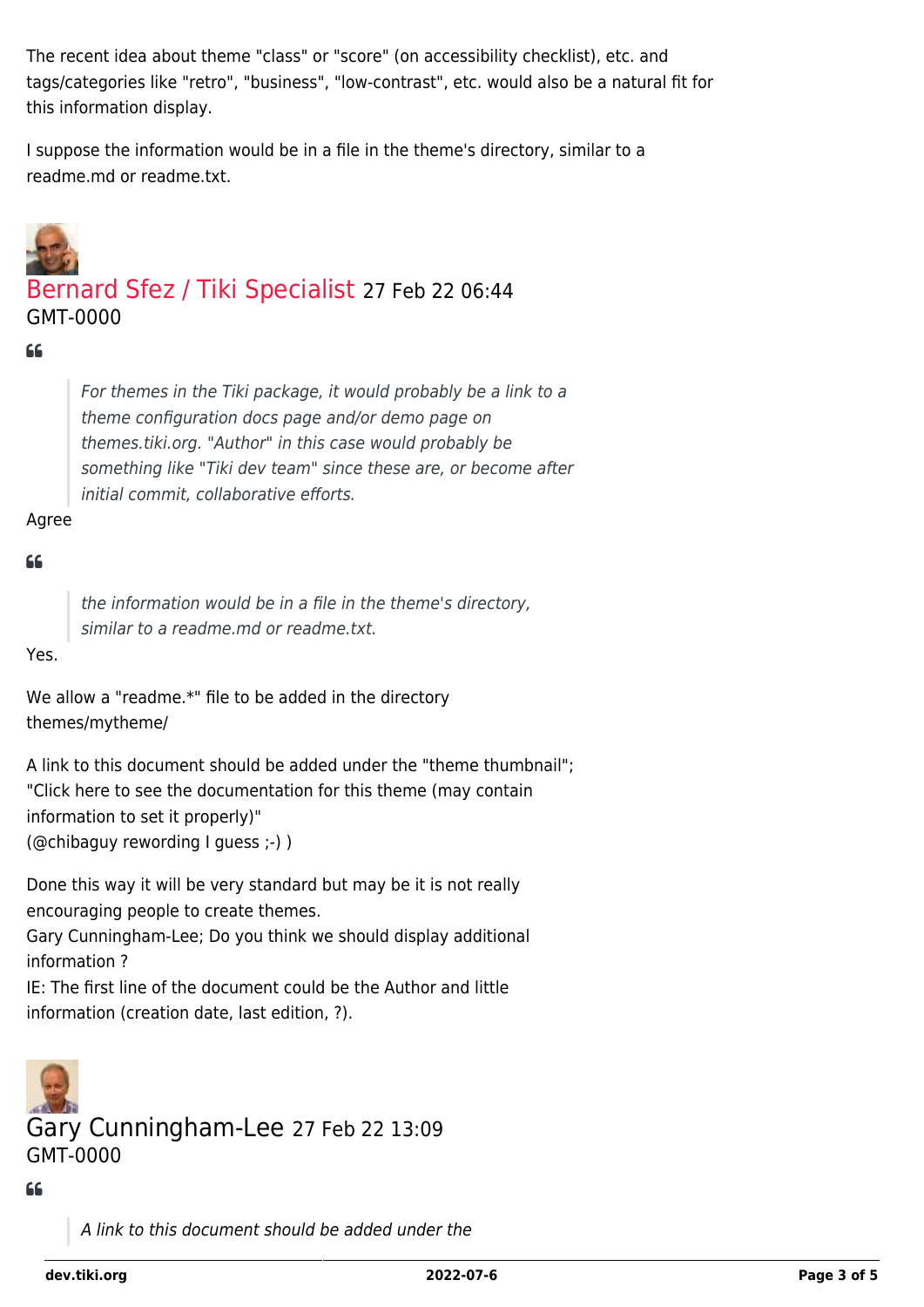"theme thumbnail"; "Click here to see the documentation for this theme (may contain information to set it properly)" (@chibaguy rewording I guess ;-) )

It could be a link, but I thought one thing to decide is whether it would be a link only, or would be the content of the file (probably with a maximum characters limit due to the display space available). If it's the file content, then the info is presented immediately. Possible content:

- Author name
- Theme creation date and/or latest update date
- Compatible with which Tiki versions? (Mostly depends on Bootstrap version compatibility, in many cases.)
- Author website URL
- Theme class or score (assuming we have the classification/scoring checklist ready and publicized)
- Theme tags/categories (was also part of the theme class discussion)
- Any special configuration details
	- Best layout template to use
	- Expected module locations (for example, the Tikipedia theme puts the site logo at the top of the left column)
	- Notice of any customized template files (probably admins should know if the theme uses modified .tpl files that can become out of date)
	- Other details (I'm not sure what to include here but people whose themes need such instructions can help out on this detail)

I'm not sure if adding this information will encourage people to create themes — I didn't realize that was a reason for doing this, actually. I thought it was more to give admins general information about the theme and especially if it needs specific configuration steps to work properly.